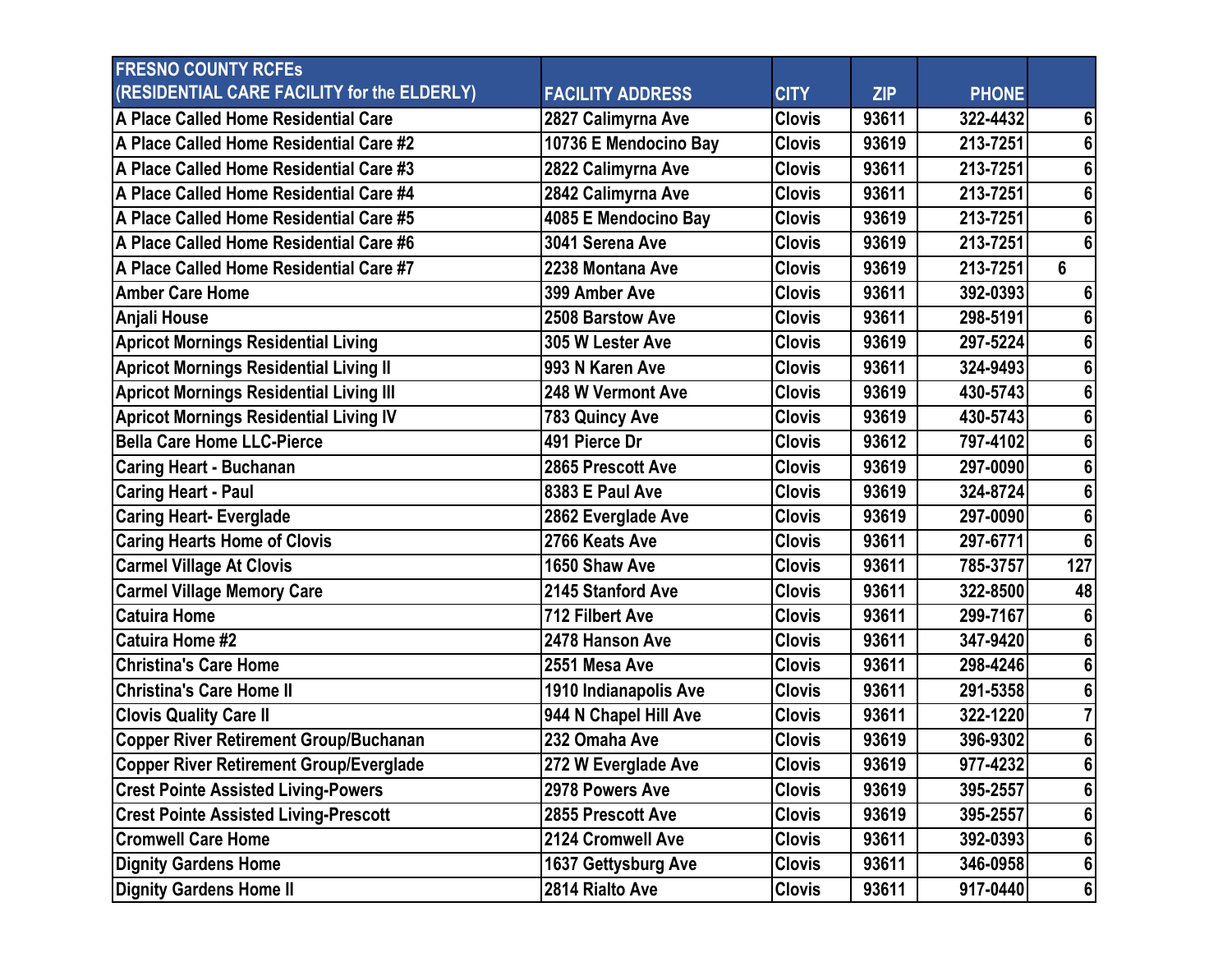| <b>FRESNO COUNTY RCFES</b>                          |                         |               |            |              |                |
|-----------------------------------------------------|-------------------------|---------------|------------|--------------|----------------|
| (RESIDENTIAL CARE FACILITY for the ELDERLY)         | <b>FACILITY ADDRESS</b> | <b>CITY</b>   | <b>ZIP</b> | <b>PHONE</b> |                |
| <b>Dignity Manor Senior Home</b>                    | 1828 Santa Ana Ave      | <b>Clovis</b> | 93611      | 917-0440     | 6              |
| <b>Genial Care</b>                                  | 2374 Las Rosas Ave      | <b>Clovis</b> | 93619      | 243-8080     | 6              |
| <b>Grace Home Kare</b>                              | 3232 Everglade Ave      | <b>Clovis</b> | 93619      | 765-9849     | 6              |
| <b>Grace Home Kare II</b>                           | 3093 Everglade Ave      | <b>Clovis</b> | 93619      | 856-1268     |                |
| <b>Green Gables Care Facility, The</b>              | 143 W Polson Ave        | <b>Clovis</b> | 93612      | 250-7783     |                |
| Green Gables Care Home II, The, Inc.                | 1549 Douglas Ave        | <b>Clovis</b> | 93611      | 297-4152     | 6              |
| Green Gables Care Home III, Inc., The               | 1573 Ash Ave            | <b>Clovis</b> | 93611      | 325-3707     |                |
| Green Gables Care Home IV, Inc. The                 | 385 Vartikian Ave       | <b>Clovis</b> | 93612      | 307-0950     |                |
| Green Gables Care Home V, Inc., The                 | 1962 Ellery Ave         | <b>Clovis</b> | 93611      | 307-0950     |                |
| Green Gables Care Home VI, Inc., The                | 2460 Joshua Ave         | <b>Clovis</b> | 93611      | 248-6403     | 6              |
| Green Gables Care Home VII, Inc.                    | 1422 Ash Ave            | <b>Clovis</b> | 93611      | 307-0950     |                |
| <b>Jeanne's Paradise</b>                            | 247 W Sierra Ave        | <b>Clovis</b> | 93612      | 472-3001     | 6              |
| Khachatryan Home                                    | 9216 E Shaw Ave         | <b>Clovis</b> | 93619      | 299-6338     |                |
| <b>Laverne Senior Carehome</b>                      | 3194 Laverne Ave        | <b>Clovis</b> | 93611      | 292-0074     |                |
| Leoni House                                         | 2931 Caesar Ave         | <b>Clovis</b> | 93612      | 235-7472     | 6 <sup>1</sup> |
| <b>Magnolia Crossing</b>                            | 32 Sierra Ave           | <b>Clovis</b> | 93612      | 765-4916     | 60             |
| <b>Marian Home 3</b>                                | 3238 Jasmine Ave        | <b>Clovis</b> | 93611      | 453-0743     |                |
| <b>Marian Homes 4</b>                               | 2542 Filbert Ave        | <b>Clovis</b> | 93611      | 453-0743     | 6              |
| Mrs. Scott's Where Heart is Homes-Carmel By The Sea | 292 W Trenton Ave       | <b>Clovis</b> | 93619      | 301-4084     | 6              |
| Mrs. Scott's Where Heart is Homes-San Francisco     | 149 Oak Ave             | <b>Clovis</b> | 93611      | 298-7906     |                |
| Mrs. Scott's Where Heart is Homes-Yosemite          | 425 W Kelly Ave         | <b>Clovis</b> | 93611      | 322-5727     |                |
| <b>Palm Garden Retirement Home</b>                  | 8891 E Herndon Ave      | <b>Clovis</b> | 93619      | 324-1733     | 6              |
| Pryor Falls, Inc. I                                 | 260 W Loyola Ave        | <b>Clovis</b> | 93619      | 297-8828     |                |
| Rendercare                                          | 47 W Menlo Ave          | <b>Clovis</b> | 93612      | 325-6909     | 6              |
| <b>Rising Sun Care Home</b>                         | 154 Lind Ave            | <b>Clovis</b> | 93612      | 313-4515     |                |
| <b>Rosemary Homes II</b>                            | 1828 Santa Ana Ave      | <b>Clovis</b> | 93611      | 291-1800     | 6 <sup>1</sup> |
| <b>Royal Care</b>                                   | 2768 Purvis Ave         | <b>Clovis</b> | 93611      | 324-8792     | 6 <sup>1</sup> |
| <b>Royal Gardens IV</b>                             | 1125 Sunnyside Ave      | <b>Clovis</b> | 93611      | 324-7587     | 6 <sup>1</sup> |
| <b>Sierra Villa Rest Home</b>                       | 175 W Sierra Ave        | <b>Clovis</b> | 93612      | 299-5579     | 49             |
| <b>Stephen House</b>                                | 1824 Donner Ave         | <b>Clovis</b> | 93611      | 347-9900     |                |
| <b>Sunshine Home Care</b>                           | 2540 Paul Ave           | <b>Clovis</b> | 93611      | 296-9020     | 61             |
| Truewood by Merrill (formerly Orchard Park)         | 675 W Alluvial Ave      | <b>Clovis</b> | 93611      | 314-2968     | 148            |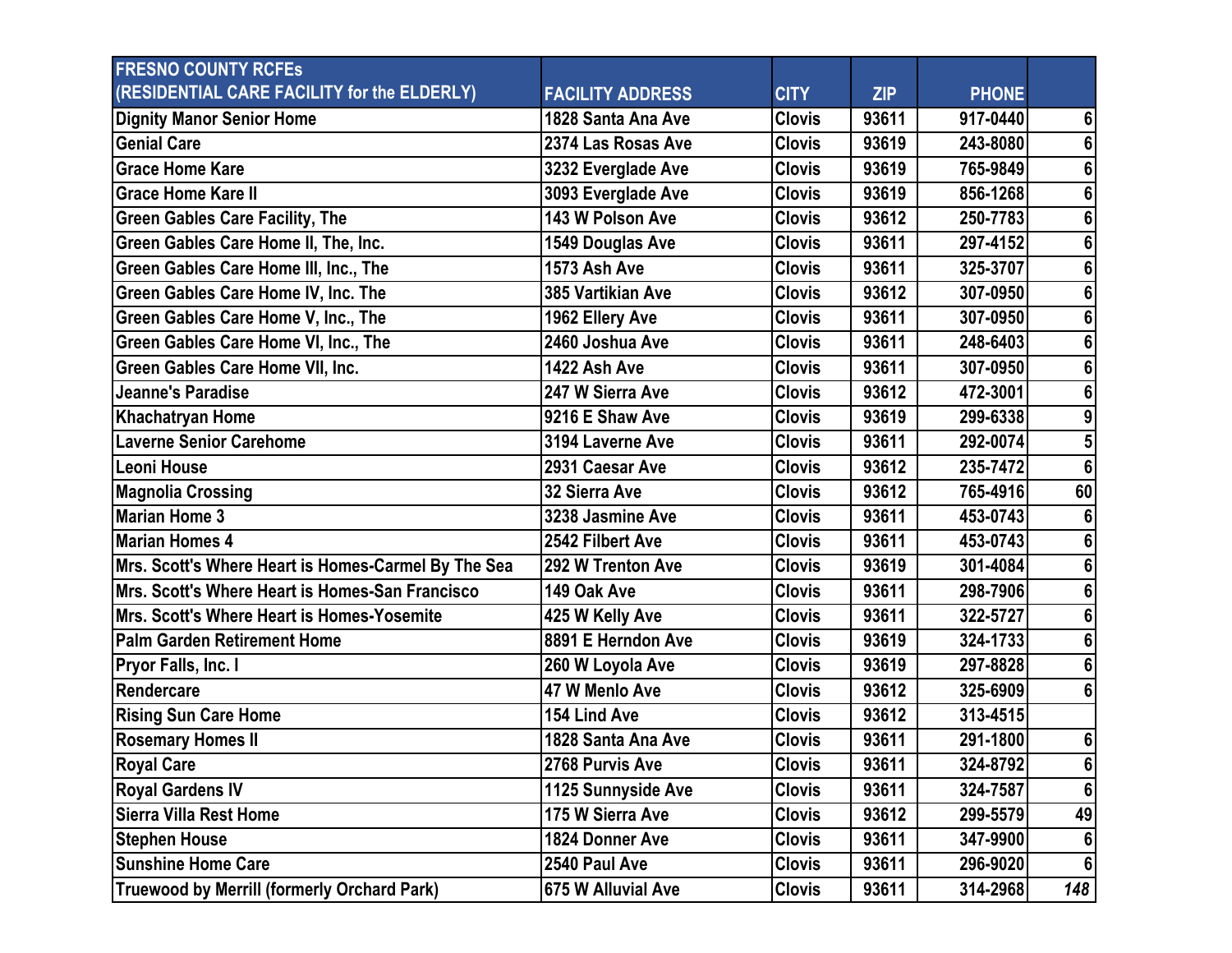| <b>FRESNO COUNTY RCFES</b>                     |                           |               |            |              |                 |
|------------------------------------------------|---------------------------|---------------|------------|--------------|-----------------|
| (RESIDENTIAL CARE FACILITY for the ELDERLY)    | <b>FACILITY ADDRESS</b>   | <b>CITY</b>   | <b>ZIP</b> | <b>PHONE</b> |                 |
| Bella Care Home LLC-Gateway                    | 508 Gateway Ave           | <b>Clovis</b> | 93612      | 259-6228     | 6               |
| <b>Family Style Senior Assisted Living</b>     | 2202 Stanford Ave         | <b>Clovis</b> | 93611      | 246-0521     | $6\phantom{1}6$ |
| <b>Harvest at Fowler, The</b>                  | 1400 E Sumner Ave         | Fowler        | 93625      | 834-5692     | 36              |
| A Plus Board and Care                          | 6757 E Christine Ave      | Fresno        | 93727      | 493-9141     | 6               |
| <b>Ashcroft Senior Living</b>                  | 5637 E Ashcroft Ave       | Fresno        | 93722      | 900-5147     | $6\phantom{a}$  |
| <b>Aspen Residential Care Homes II</b>         | 3109 W Gettysburg Ave     | Fresno        | 93722      | 492-2026     | $6\phantom{a}$  |
| <b>Attentive Senior Care II</b>                | 6149 E Lowe Ave           | Fresno        | 93727      | 916-996-6215 | 6               |
| <b>Attentive Senior Care, LLC</b>              | 36 E Tuolumne St          | Fresno        | 93706      | 449-3566     | $6\phantom{a}$  |
| <b>Backer Senior Care Home</b>                 | 9127 N Backer Ave         | Fresno        | 93720      | 721-5483     | 6               |
| <b>Bella Care Home LLC-Houston</b>             | 2660 E Houston Ave        | Fresno        | 93720      | 259-6228     | 6               |
| <b>Bella Care Home-Matus</b>                   | 7947 N Matus Ave          | Fresno        | 93720      | 259-6228     | $6\phantom{1}6$ |
| <b>Belmar Villa</b>                            | 2020 N Weber Ave          | Fresno        | 93705      | 486-5977     | 100             |
| <b>BK House of Grace LLC</b>                   | 1463 N Archie Ave         | Fresno        | 93703      | 940-9708     | 6               |
| <b>Blossom Creeks Assisted Living</b>          | 501 S Apricot Ave         | Fresno        | 93727      | 598-9515     | 6               |
| <b>Blossom Haven</b>                           | 6618 E Harwood Ave        | Fresno        | 93727      | 458-1958     | 6               |
| <b>Blueberry Hill</b>                          | 7447 N Riverside Dr       | Fresno        | 93722      | 981-5630     | 6               |
| <b>Bonavente Home For Elderly #2</b>           | 6097 N Harrison Ave       | Fresno        | 93711      | 313-9052     | $6\phantom{1}6$ |
| <b>California Home For the Aged INC (RCFE)</b> | 6720 E Kings Canyon Rd    | Fresno        | 93727      | 251-8414     | 160             |
| <b>Calimyrna Assisted Living</b>               | 1545 W Calimyrna Ave      | Fresno        | 93711      | 908-8233     | 6               |
| <b>Caring Homes</b>                            | <b>787 E Minarets Ave</b> | Fresno        | 93720      | 438-4325     | 6               |
| <b>Caring Homes 2</b>                          | 1567 West Magill Ave      | Fresno        | 93711      | 436-1788     | $6\phantom{1}6$ |
| <b>Cedarbrook Memory Care Community</b>        | 1425 E Nees Ave           | Fresno        | 93720      | 867-1900     | 68              |
| Chateau Jesadean                               | 5633 N Maroa Ave          | Fresno        | 93704      | 449-8229     | 6               |
| <b>Cherry and Michel's Home</b>                | 4640 E Kaviland Ave       | Fresno        | 93725      | 301-4720     | 4               |
| <b>Clear View Retirement Group/ El Paso</b>    | 2380 El Paso Ave          | Fresno        | 93720      | 977-5852     | 6               |
| <b>Clear View Retirement Group/JON</b>         | 2846 E Jon Drive          | Fresno        | 93720      | 977-4232     | $6\phantom{a}$  |
| <b>Clear View Retirement Group/Skyview</b>     | 2657 Skyview Ave          | Fresno        | 93720      | 977-4232     | 6               |
| <b>Copper River Retirement Group</b>           | 1115 E Pinehurst Ave      | Fresno        | 93730      | 977-4232     | 6               |
| <b>Copper River Retirement Group/Shea</b>      | 2617 E Shea Drive         | Fresno        | 93720      | 977-4332     | 6               |
| <b>Deanna's Place</b>                          | 951 E Alluvial Ave        | Fresno        | 93720      | 570-8763     | 6               |
| Dial For Care                                  | 1594 E Los Altos Ave      | Fresno        | 93710      | 704-6467     | 6               |
| Dial For Care #3                               | 894 E Fir Ave             | Fresno        | 93720      | 704-6467     | $6\overline{6}$ |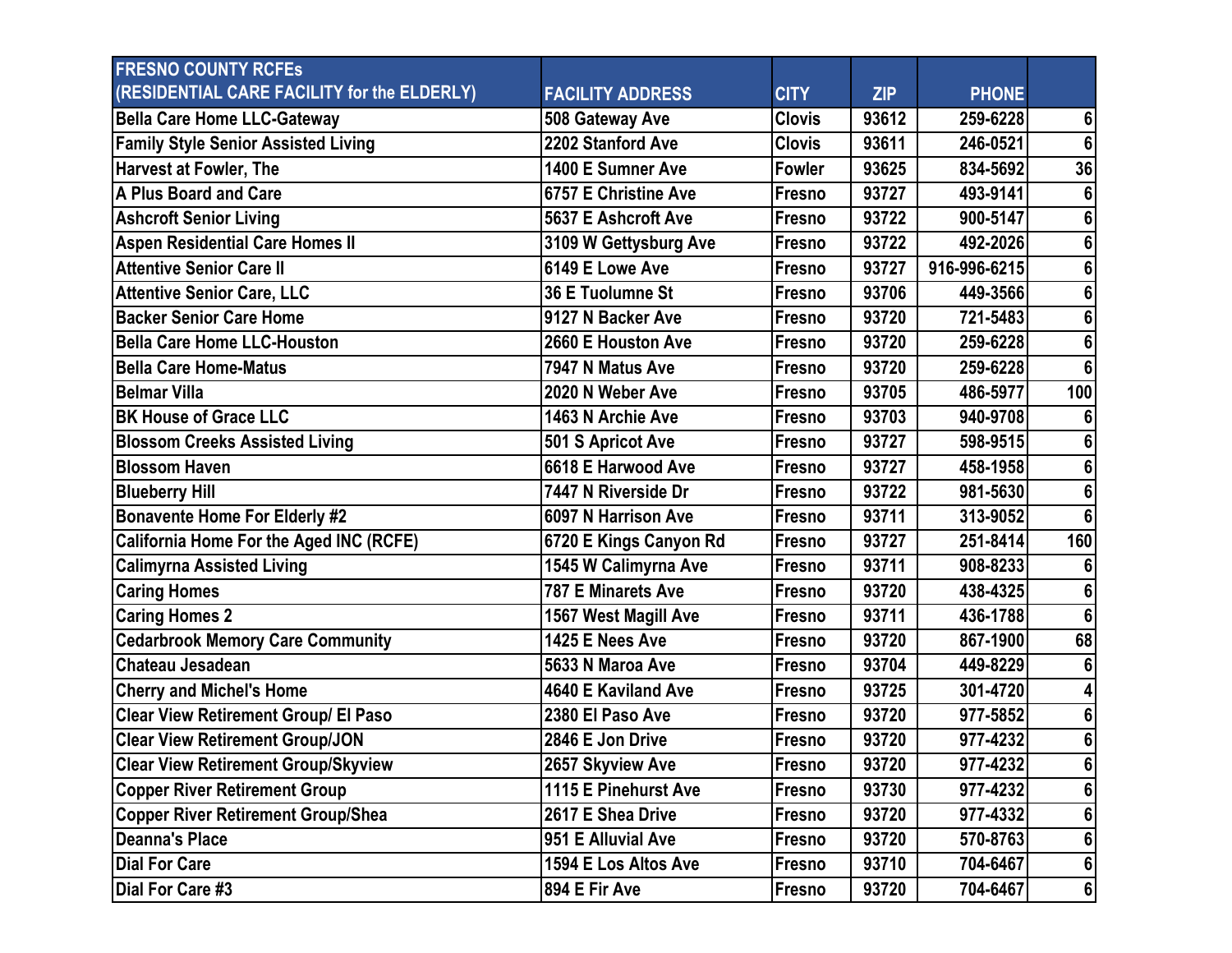| <b>FRESNO COUNTY RCFES</b>                    |                           |               |            |                  |                  |
|-----------------------------------------------|---------------------------|---------------|------------|------------------|------------------|
| (RESIDENTIAL CARE FACILITY for the ELDERLY)   | <b>FACILITY ADDRESS</b>   | <b>CITY</b>   | <b>ZIP</b> | <b>PHONE</b>     |                  |
| Dial for Care, Inc                            | 1472 E Sample Ave         | Fresno        | 93710      | 878-3138         | 6                |
| <b>Edward's Tender Loving Care &amp; More</b> | 6775 W Stuart Ave         | Fresno        | 93723      | 708-3690         | 6                |
| <b>Evergreen Court</b>                        | 1415 W Scott Ave          | Fresno        | 93711      | 222-4876         | 6                |
| <b>Everspring Retirement Home</b>             | 5738 N Lola Ave           | Fresno        | 93722      | 907-2596         | $6\phantom{1}6$  |
| <b>Fairwinds-Woodward Park</b>                | 9525 N Fort Washington Rd | Fresno        | 93730      | 434-6444         | 270              |
| <b>Family is Why</b>                          | 2495 S Rabe Ave           | Fresno        | 93727      | $(334)$ 652-9491 | 6                |
| <b>Five Star Assisted Living</b>              | 5727 N Hazel Ave          | Fresno        | 93711      | 818-261-4887     | 6                |
| <b>Five Star Assisted Living CORP</b>         | 2573 W Barstow Ave        | Fresno        | 93711      | 283-8543         | $\boldsymbol{6}$ |
| <b>Fresno Guest Home I</b>                    | 6538 N Chance Ave         | Fresno        | 93710      | 298-8836         | 6                |
| <b>Fresno Guest Home II</b>                   | 2214 E Warner Ave         | Fresno        | 93710      | 434-1839         | 6                |
| lFresno Guest Home III                        | 2878 E Magill Ave         | Fresno        | 93710      | 298-5815         | $\boldsymbol{6}$ |
| <b>Fresno Guest Home IV</b>                   | 6817 N Rowell Ave         | Fresno        | 93710      | 323-8162         | $6\phantom{a}$   |
| <b>Fresno Guest Home IX</b>                   | 2410 E Los Altos Ave      | Fresno        | 93710      | 434-1834         | 6                |
| lFresno Guest Home V                          | 2776 E Magill Ave         | Fresno        | 93710      | 322-7584         | 6                |
| <b>Fresno Guest Home VI</b>                   | 2267 E Palo Alto Ave      | Fresno        | 93710      | 434-1839         | $6\phantom{a}$   |
| <b>Fresno Guest Home VII</b>                  | 2228 E Los Altos Ave      | Fresno        | 93710      | 434-1839         | 6                |
| lFresno Guest Home VIII                       | 6705 N Maple Ave          | Fresno        | 93710      | 434-1839         | $6\phantom{a}$   |
| <b>Fresno Guest Home X</b>                    | 6590 N Jackson Ave        | Fresno        | 93710      | 434-1839         | $6\phantom{a}$   |
| <b>Fresno Guest Home XI</b>                   | 2562 E Magill Ave         | Fresno        | 93710      | 434-1839         | 6                |
| lFresno Guest Home XII                        | 2398 E Los Altos          | Fresno        | 93710      | 434-1839         | 6                |
| <b>Fresno Guest Home XIII</b>                 | 2076 E Fremont Ave        | Fresno        | 93710      | 434-1839         | $6\phantom{a}$   |
| <b>Fresno Guest Home XIV</b>                  | 2118 E Fremont Ave        | <b>Fresno</b> | 93710      | 434-1839         | 6                |
| <b>Fresno Guest Home XV</b>                   | 20990E Burlingame Ave     | Fresno        | 93710      | 434-1839         | $6\phantom{1}$   |
| <b>Garden Manor</b>                           | 4983 E Olive Ave          | Fresno        | 93727      | 255-8650         | 49               |
| <b>Garden Terrace Assisted Living II</b>      | 1743 E Chennault Ave      | Fresno        | 93720      | 323-1083         | 6                |
| <b>Garden Terrace Assisted Living III</b>     | 1760 E Chennault Ave      | Fresno        | 93720      | 297-7530         | $\overline{6}$   |
| <b>Garem Assited Living-CLOSED</b>            | 2356 S Walling Ave        | Fresno        | 93727      | 940-9708         | 6                |
| <b>Gettysburg Christian Home</b>              | 4844 E Gettysburg Ave     | Fresno        | 93726      | 294-9080         | 18               |
| <b>Gift of Grace Care Home</b>                | 1480 W San Madele Ave     | Fresno        | 93711      | 284-8857         | 6                |
| Golden Years II, The                          | 9658 N Winery Ave         | Fresno        | 93720      | 299-8471         | 6                |
| <b>Golden Years III RCHE, The</b>             | 7641 N Mansionette Dr     | Fresno        | 93720      | 271-2823         | $6\vert$         |
| <b>Graysful Living</b>                        | 1552 E Muncie Ave         | Fresno        | 93720      | 297-0233         | 6 <sup>1</sup>   |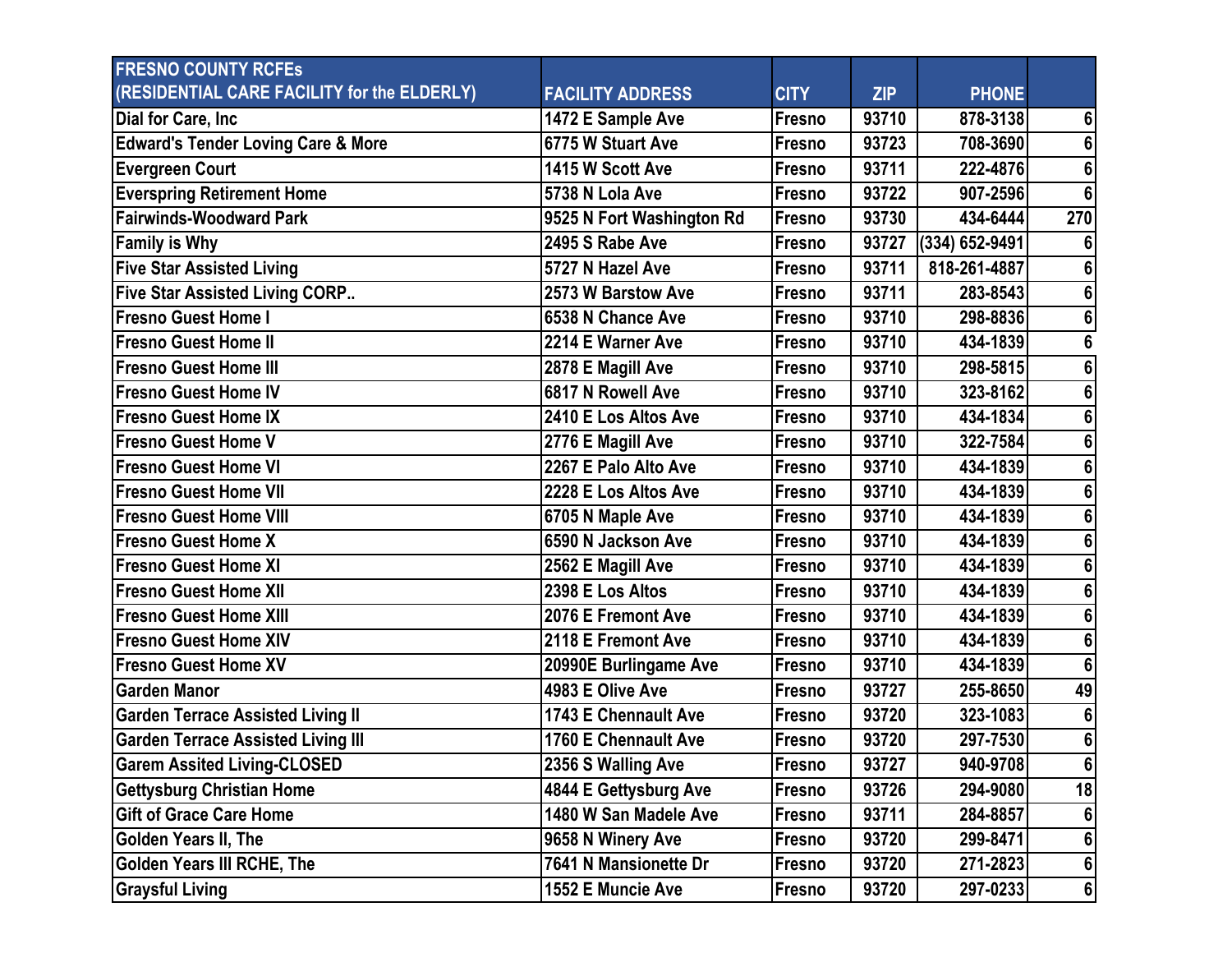| <b>FRESNO COUNTY RCFES</b>                            |                                  |               |            |              |                |
|-------------------------------------------------------|----------------------------------|---------------|------------|--------------|----------------|
| (RESIDENTIAL CARE FACILITY for the ELDERLY)           | <b>FACILITY ADDRESS</b>          | <b>CITY</b>   | <b>ZIP</b> | <b>PHONE</b> |                |
| <b>Green Villa</b>                                    | 1463 W Sierra Ave                | Fresno        | 93711      | 439-5760     | 6              |
| <b>Hand in Hand</b>                                   | 701 E Vartikian Ave              | Fresno        | 93710      | 457-8927     | 6              |
| <b>Happy Living Facility</b>                          | 5275 E Kaviland                  | Fresno        | 93725      | 441-0351     | 6              |
| <b>Heart to Heart Family Care Center</b>              | 672 E Wrenwood Ave               | Fresno        | 93710      | 797-2166     |                |
| <b>Hulbert Avenue Christian Home</b>                  | 4473 N Hulbert Ave               | Fresno        | 93705      | 226-0450     |                |
| <b>Ideal Care Centers</b>                             | 3618 W Dayton Ave                | Fresno        | 93722      | 718-8857     | 6              |
| <b>Jan-Roy Place of Fresno</b>                        | 4766 E Illinois Ave              | Fresno        | 93702      | 940-9708     |                |
| <b>Johnson's Care Facility</b>                        | 718 S Sunnyside Ave              | Fresno        | 93727      | 517-4336     |                |
| <b>Joyful Living RCHE</b>                             | 1337 W Roberts Ave               | <b>Fresno</b> | 93711      | 570-8557     | 6 <sup>1</sup> |
| <b>Kingston Bay Senior Living</b>                     | 6161 W Spruce Ave                | Fresno        | 93722      | 479-4700     | 128            |
| <b>Lakewood Haven</b>                                 | 362 W Stuart Ave                 | Fresno        | 93704      | 312-3510     |                |
| Lakewood Haven 2                                      | 6111 N Palm Ave                  | Fresno        | 93704      | 312-3510     | 6              |
| <b>Laurite Senior Care Home</b>                       | 5478 E Laurite Ave               | Fresno        | 93727      | 246-1561     |                |
| <b>Loving Hands Care Home</b>                         | 6229 W San Carlos Ave            | Fresno        | 93723      | 492-2035     |                |
| <b>Mabuhay Gardens</b>                                | 5046 W Swift Ave                 | Fresno        | 93722      | 277-4794     | 6 <sup>1</sup> |
| <b>Maple Avenue Guest Home</b>                        | 3341 N Maple Ave                 | Fresno        | 93726      | 227-9722     | 14             |
| <b>Maple Tree Care Home</b>                           | 2103 E Ryan Ln                   | Fresno        | 93720      | 434-7371     |                |
| <b>Maple Tree Care Home 2</b>                         | 2081 E Ryan Ln                   | Fresno        | 93720      | 916-5206     | 6              |
| <b>Millbrae Care Home</b>                             | 1626 W Millbrae Ave              | Fresno        | 93711      | 756-8335     |                |
| <b>Millbrook Senior Carehome</b>                      | 6720 N Millbrook Ave             | Fresno        | 93710      | 312-6890     |                |
| <b>Morgan Valley Residence</b>                        | 1676 E Escalon Ave               | Fresno        | 93710      | 907-3667     |                |
| Mum's Home Sweet Home 2, Inc.                         | 6711 N Sierra Vista Ave          | Fresno        | 93710      | 299-7520     | 6              |
| Mum's Home Sweet Home, Inc.                           | 6723 N Sierra Vista Ave          | Fresno        | 93710      | 299-7520     |                |
| My Care Home, Inc.                                    | 5618 N Tracy Ave                 | Fresno        | 93722      | 840-2120     | 6              |
| <b>Nan's TLC Home</b>                                 | 6643 N Maroa Ave                 | Fresno        | 93704      | 439-2465     |                |
| <b>Nazareth House</b>                                 | 2121 N First St                  | Fresno        | 93703      | 237-2257     | 110            |
| New Light Residential Care Home, The                  | 1322 W Roberts Ave               | Fresno        | 93711      | 261-9818     | 6 <sup>1</sup> |
| Nina's Home                                           | 6540 N Briarwood Ave             | Fresno        | 93711      | 253-3024     | 6              |
| <b>Noble Servant Homes</b>                            | 4140 W Capitola Ave              | Fresno        | 93722      | 492-7005     | 6 <sup>1</sup> |
| <b>Northwest Villa</b>                                | 542 W Browning Ave               | Fresno        | 93704      | 448-8964     | 6 <sup>1</sup> |
| <b>Oakmont of North Fresno</b>                        | 5605 N Gates Ave                 | Fresno        | 93722      | 277-5959     | 122            |
| Pacifica Senior Living (formerly Atria AND Brookdale) | $\overline{1715}$ E Alluvial Ave | Fresno        | 93720      | 373-0179     | 100            |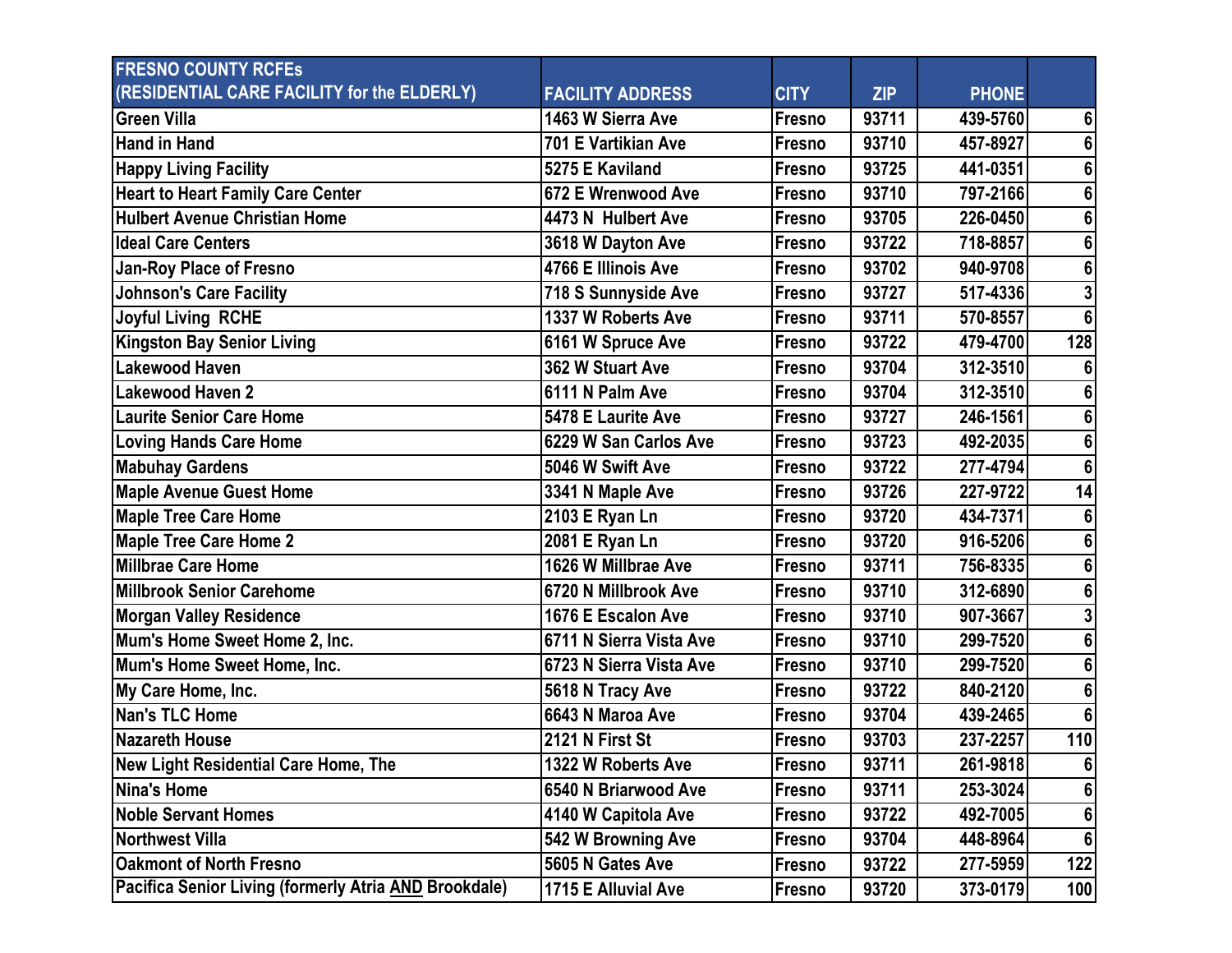| <b>FRESNO COUNTY RCFES</b>                               |                         |             |            |              |                 |
|----------------------------------------------------------|-------------------------|-------------|------------|--------------|-----------------|
| (RESIDENTIAL CARE FACILITY for the ELDERLY)              | <b>FACILITY ADDRESS</b> | <b>CITY</b> | <b>ZIP</b> | <b>PHONE</b> |                 |
| <b>Paintbrush Assisted Living and Memory Care</b>        | 4356 W Ashlan Ave       | Fresno      | 93722      | 275-2000     | 110             |
| Palo Alto Residential Care Home                          | 269 W Palo Alto Ave     | Fresno      | 93704      | 515-6801     | 6               |
| <b>Peterson Residential</b>                              | 455 S Kona Ave          | Fresno      | 93727      | 492-2189     | 6               |
| <b>Prince &amp; Princess Home For The Elderly</b>        | 4686 E Cortland Ave     | Fresno      | 93726      | 231-5728     | 6               |
| <b>Pryor Falls, Inc. II</b>                              | 2551 E Pryor Dr         | Fresno      | 93720      | 297-8930     | 6               |
| Ratanakone Home                                          | 2220 N Prospect Ave     | Fresno      | 93722      | 287-6366     | $6\phantom{1}$  |
| Rehabilitation Centre of Fresno (RCFE)                   | 1665 M Street           | Fresno      | 93721      | 268-5361     | 70              |
| <b>IRenaissance House</b>                                | 6572 N Mariposa St      | Fresno      | 93710      | 438-0980     | $6\phantom{1}6$ |
| <b>Riverbluffs (formerly Compass Pointe Memory Care)</b> | 5425 W Spruce Ave       | Fresno      | 93722      | 840-0452     | 36              |
| <b>Riverside Senior Carehome</b>                         | 7435 N Riverside Dr     | Fresno      | 93722      | 412-8684     | 6               |
| <b>IRose Meadow Manor</b>                                | <b>5627 N Bond St</b>   | Fresno      | 93710      | 840-1991     | 6               |
| <b>Royal Board and Care For Elderly</b>                  | 3407 N Fresno St        | Fresno      | 93626      | 903-6846     | 6               |
| <b>Royal Gardens</b>                                     | 6735 E McKenzie Ave     | Fresno      | 93727      | 433-1887     | $6\phantom{1}$  |
| <b>Royal Gardens II</b>                                  | 4238 E Alamos Ave       | Fresno      | 93726      | 226-3320     | 6               |
| <b>Serenity Garden Home 2</b>                            | 5409 E Butler Ave       | Fresno      | 93727      | 478-4504     | 6               |
| <b>Serenity Garden Homes, LLC</b>                        | 5414 E Balch Ave        | Fresno      | 93727      | 712-3040     | 6               |
| <b>Serenity Living</b>                                   | 2605 W Barstow Ave      | Fresno      | 93711      | 449-0504     | 6               |
| <b>Serenity Living II</b>                                | 1770 W San Jose Ave     | Fresno      | 93711      | 436-0211     | 6               |
| <b>Shining Light RCFE, The</b>                           | 2749 W San Carlos Ave   | Fresno      | 93711      | 449-0410     | 6               |
| Sierra Palace for Elderly (#1)                           | 607 E Sierra Ave        | Fresno      | 93710      | 435-6345     | 6               |
| Sierra Palace for Elderly (#2)                           | 1492 W Bullard Ave      | Fresno      | 93711      | 435-2270     | $6\phantom{a}$  |
| Sierra Palace for the Elderly (#3)                       | 2060 W Menlo Ave        | Fresno      | 93711      | 375-1917     | 6               |
| <b>Somerford Place-Fresno</b>                            | 6075 N Marks Ave        | Fresno      | 93711      | 446-6226     | 64              |
| <b>Sunny Garden</b>                                      | 3033 E Los Altos Ave    | Fresno      | 93710      | 439-5760     | $6\phantom{1}6$ |
| <b>Sunrise of Fresno</b>                                 | 7444 N Cedar Ave        | Fresno      | 93720      | 325-8170     | 89              |
| <b>Sunrise Quality Care Home</b>                         | 6030 E Dayton Ave       | Fresno      | 93727      | 348-9269     | 6               |
| The Terraces at San Joaquin Gardens Village (RCFE)       | 5555 N Fresno St        | Fresno      | 93710      | 439-4770     | 652             |
| <b>Twilight Haven (RCFE)</b>                             | 1717 S Winery Ave       | Fresno      | 93727      | 251-8417     | 116             |
| <b>Valley Christian Home II</b>                          | 504 W Mesa Ave          | Fresno      | 93704      | 438-1009     | 6               |
| Veterans Home of California - Fresno                     | 2811 W California Ave   | Fresno      | 93706      | 493-4400     | 186             |
| <b>Victoria's Care Home</b>                              | 5934 W Locust Ave       | Fresno      | 93722      | 960-3789     | 6 <sup>1</sup>  |
| <b>Victoria's Care Home</b>                              | 5288 N Rosalia Ave      | Fresno      | 93723      | 960-3789     | $6\overline{6}$ |